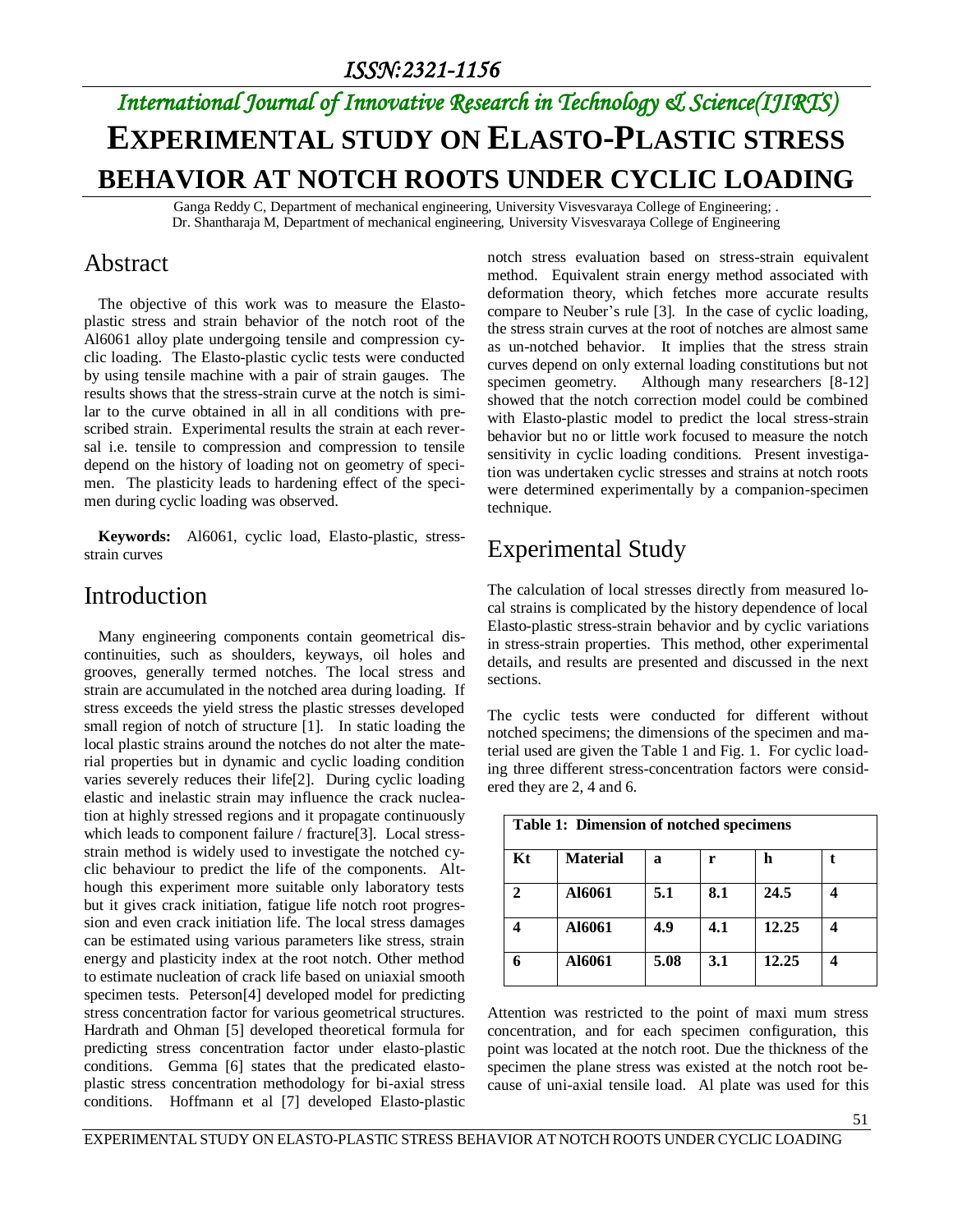# *International Journal of Innovative Research in Technology & Science(IJIRTS)*

research work and their chemical compositions are given in the Table 2. The local stress and strain at notch roots were measure by using strain gauges placed at the notches. The reading of the strain gauge was noted at prescribed intervals to draw stress-strain curves. To determine the stress concentration of notched specimen at each strain level based on strain gage reading of un-notched specimen readings. In all tests of Kt  $=2$ ,  $=4$  and  $=6$  specimens, strain gauges with gauge length of 1.6 mm were used. A pair of strain gauges used at each notch root or one strain gauge used on each face of the notched specimen and they are connected in series to show the mean strains.



Fig. 1 Cyclic test specimen a) dimensions and b) tests specimen

To minimize the zero-shift error in the strain gauge two strain gauges used in opposite direction. Notched specimen was loaded to one complete cycle that is one half tensile and one half compressive cycles on the same specimen.

#### Specimen Setup

In order to have effective gripping of the specimen and to slipping while loading, the specimen (Aluminium 6061) a smooth surface had been roughened at the ends. A strain gauge was mounted on the specimen at the vicinity of the notch root, as the mounting of the strain gauge exactly at the notch root was difficult, owing to very small width of the plate and curvature of the notch. The strain gauge was mounted on the specimen at the point shown in the Figure 2 and 3.



**Strain Gauge** Figure 2 Positioning of strain gauge



Figure 3 Positioning of strain gauge

The strain gauge was then wired to the microstrain indicator which gave the direct reading of the strain. The Figure 4 shows the strain indicator and the load indicator setup.



Figure 4 Strain gauge synced with UTM The specifications of the Strain Gauge used to measure the strain are given in the Table 1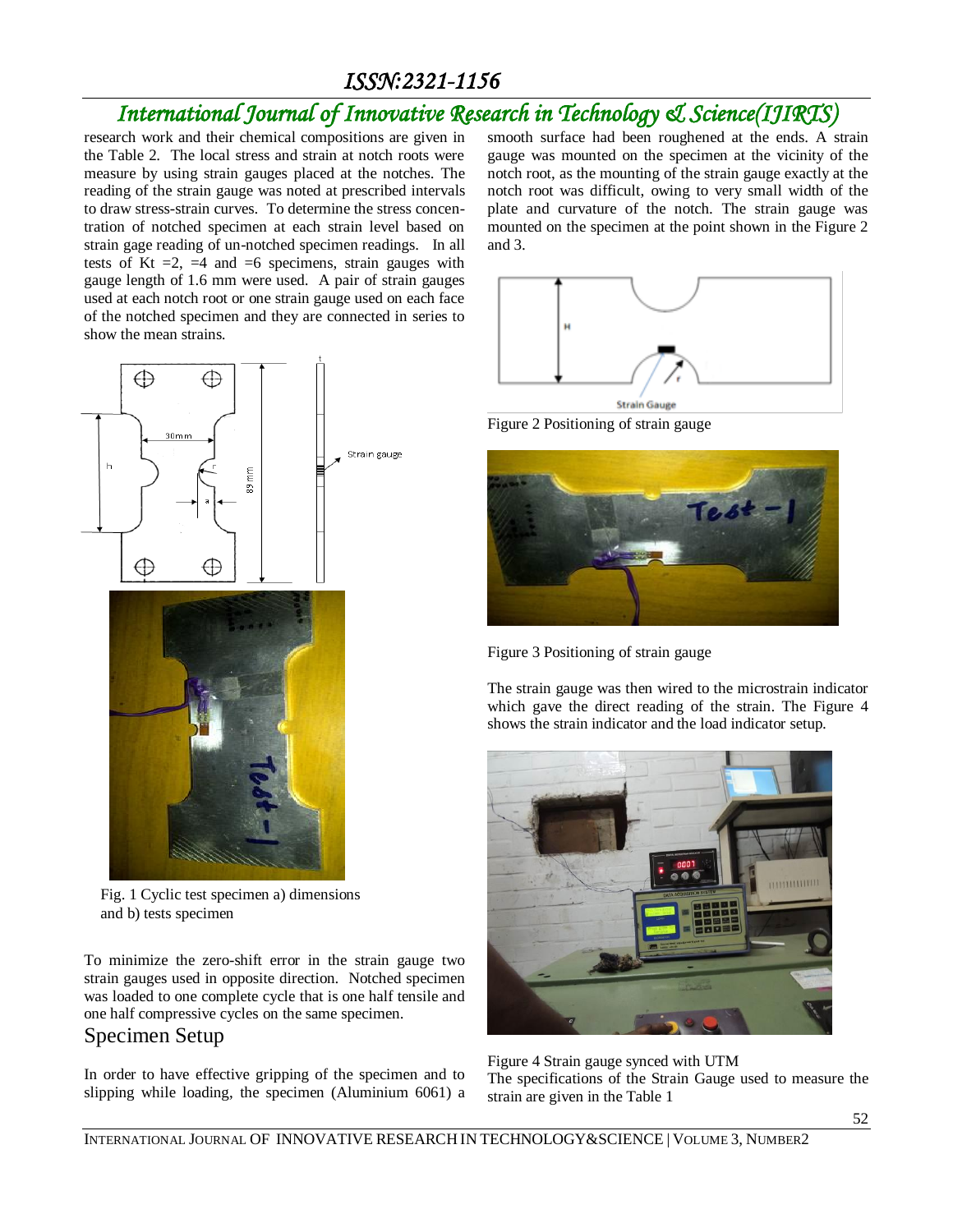# *International Journal of Innovative Research in Technology & Science(IJIRTS)*

| rable i Specification of strain gauge |                            |  |  |  |
|---------------------------------------|----------------------------|--|--|--|
| Gage Type                             | Foil type.                 |  |  |  |
| <b>Nominal Resistance</b>             | 350 Ohms $+/-0.1\%$        |  |  |  |
| Gage Factor                           | $2.10 + -1\%$              |  |  |  |
| Grid Size L & W                       | $3.0 X$ 3.1mm              |  |  |  |
| Overall Size L & W                    | $7.2 X$ 4.9mm              |  |  |  |
| Voltage                               | 5 V to 15 VDC              |  |  |  |
| <b>Hysteresis</b>                     | $+/- 0.1\% \text{ of R.O}$ |  |  |  |
| Zero balance compensated              | $+/- 2\%$                  |  |  |  |
| <b>Temperature Range</b>              | $-5$ Deg C to 65 Deg C     |  |  |  |
| Termination                           | With Leads                 |  |  |  |
| Maximum Strain                        | 20,000 Micro strains       |  |  |  |

| Table 1 Specification of strain gauge |                                     |
|---------------------------------------|-------------------------------------|
| $\alpha$ . $\alpha$                   | $\Gamma$ $\Gamma$ $\sim$ 1.4 $\sim$ |

#### Specimen Loading

The specimen was then fixed on the UTM. The UTM loading was done gradually via the computer software. As the load was being applied, the microstrain readings were noted down corresponding to the respective loads, from the strain indicator. The maximum load applied was 26.4kN. The Figure 5 below shows the specimen fixed on the UTM machine.



Figure 5 Specimen fixed on UTM

## Results and discussion

The objective of the work was to compare the measured local elastic-plastic residual stresses with experimental studies. Evaluate the residual stress and plasticity after loading was carried out. The simplified experimental procedure is proposed to measure the residual stresses at the root of the notch after a simple loading and unloading tests.

The effect of tensile / compression stress range on one-cycle stress-strain behavior as shown in Fig. 6, Fig. 7 and Fig. 8 for different Kt  $=2$ , 4 and 6 respectively. The arrow shows the direction of loading both tensile (continuous line) and compression (dotted line) loading. Residual stress induced during tensile loading which relaxed when unloading but it returns other path which is below the previous curve which is due to strain energy influenced on plastic deformation within the materials, which leads to permanent deformation in the specimen. During compression loading the permanent deformation is relaxed further loading the compressive stress induced in the specimen until reach the maximum. After peak load the load relaxing in the compression, residual stresses are accumulated in the specimen. But the magnitude is much more than that of tensile residual stress induced in the specimen during tensile loading due to more plastic deformation. The right upper side half cycle and lower left half cycle nearly anti-symmetrical in nature but the different magnitude. The area between the curves shows that observed energy during the cyclic loading by the materials.

The area between the curves is increasing with increasing stress concentration factor (Kt) but the maximum stress decrease with increasing Kt due to higher stress concentration at notched location.

Since after unloading of tensile or loading of compression the compressive residual stress developed at the notch which helps to close micro-cracks. The compression residual stress retarded the cracks and lifetime increased. In this case larger plasticity is induced during the crack initiation. But other hand unloading of compression and loading of tensile the tensile residual stresses are developed at the notch which initiate and helps to propagate the micro or macro-crack. Plasticity and not only depend on loading history after the first unloading but also depends on shakedown phenomena may occur.



Fig. 6 Stress-strain curves for first cycle.  $KT = 2$  for Al 6061 alloy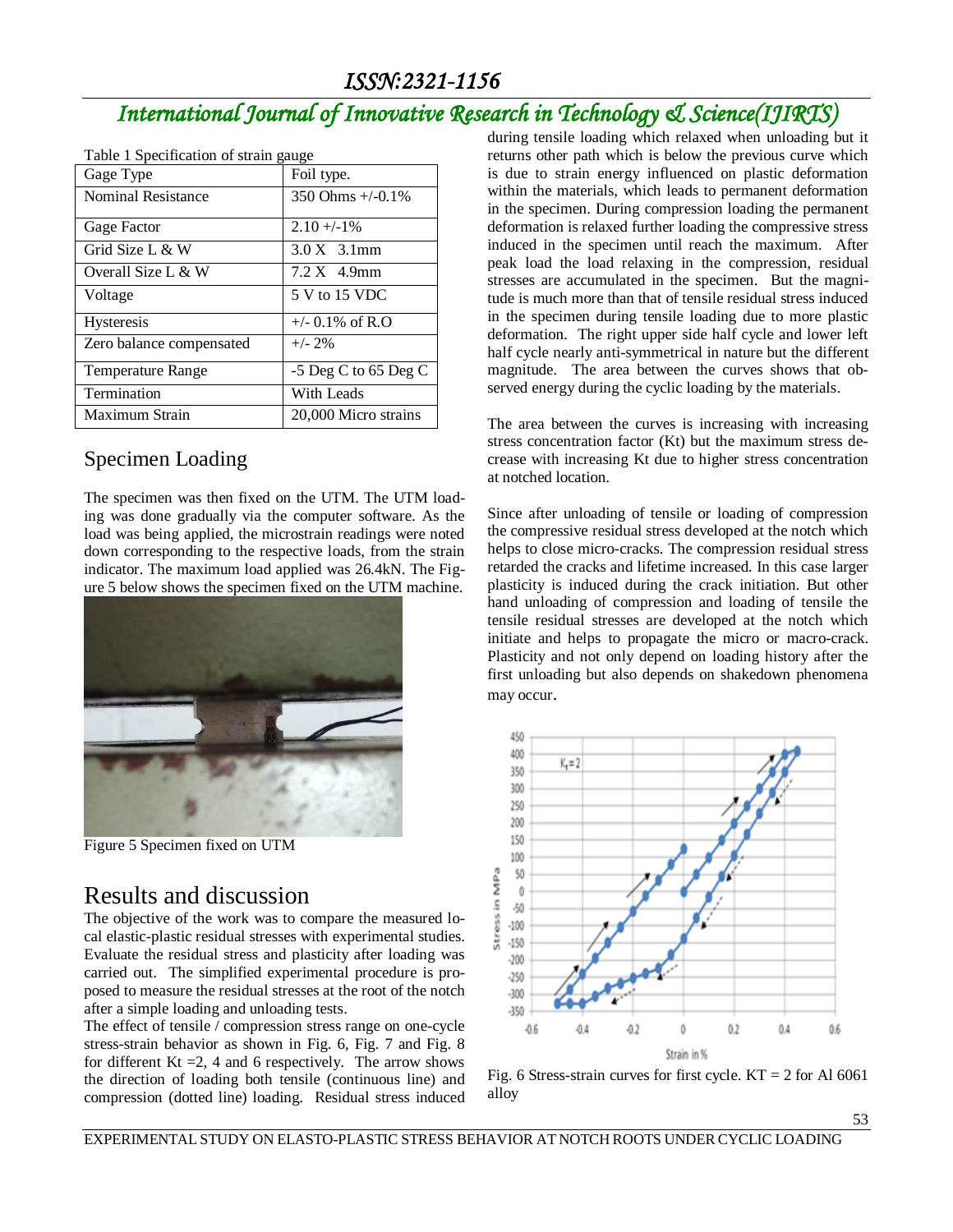# *International Journal of Innovative Research in Technology & Science(IJIRTS)*



Fig. 7 Stress-strain curves for first cycle.  $KT = 4$  for Al 6061 alloy



Fig. 8 Stress-strain curves for first cycle.  $KT = 6$  for Al 6061 alloy

### Conclusion

For specimens had elastic stress-concentration factors of approximately 2, 4, and 6, the local stress-strain behaviour was essentially the same for constant values of the product of maximum nominal stress  $\sigma_{\text{max}}$  and elastic stressconcentration factor  $K_T$ . Stabilization of local stresses appeared to occur in approximately one cycles of reversed loading for Al6061. The experimental studies of elastoplastic stress-strain values in the article give more efficient

information about notch elasto-plastic and stress-strain behaviour for the notch region under uni-axial loading. The local elasto-plastic stress-strain range increased with increasing stress concentration and decreases the strain range as well as maximum stress during the stabilization. Both half and full cycle residual stresses decreased in magnitude as the tensile (maximum) and compression (minimum) stresses increased.

# Acknowledgments

The authors are thankful to staff of Department of mechanical engineering, University Visvesvaraya College of Engineering and Mechanical Centre of excellence, HCL technologies for their help during the experimental investigation.

## References

- [1] Stephens, R. I., Fatemi, A., Stephens, R. R. and Fuchs, H. O. Metal Fatigue in Engineering, 2nd edition, 2000 (John Wiley, New York).
- [2]. Gowhari-Anaraki, A. R. and Hardy, S. J. Low cycle fatigue life predictions for hollow tubes with axially loaded axisymmetric internal projections. J. Strain Analysis, 1991, 26(2), 133–146.
- [3]. Neuber, H. Theory of stress concentration for shearstrained prismatical bodies with arbitrary non-linear stress–strain law. Trans. ASME, J. Appl. Mech., 1961, 28, 544–550.
- [4]. Peterson RE. Stress concentration factors. New York: John Wiley & Sons; 1977.
- [5]. Hardrath HF, Ohman H. A study of elastic plastic stress concentration factors due to notches and fillets in flat plate. NACA Technical, Report 2566; 1951.
- [6]. Gemma E. An approximate elasto-plastic analysis of the effect of plane strain at the surface of a notch. Engng Fract Mech 1985;22(3): 495–501.
- [7]. Hoffmann M, Seeger T. A generalized method for estimating multiaxial elastic–plastic notch stresses and strains. Part 1. Theroy. J Engng Mater Technol 1985;107:250–4.
- [8]. Sharpe Jr, W. N. and Wang, K. C. Evaluation of a modified monotonic Neuber relation. Trans. ASME, J. Engng Mater. Technol., 1991, 113, 1–8.
- [9]. Sharpe Jr, W. N., Yang, C. H. and Tregoning, R. L. An evaluation of the Neuber and Glinka relations for monotonic loading. Trans. ASME, J. Appl. Mech., 1992, 59, s50–s56.